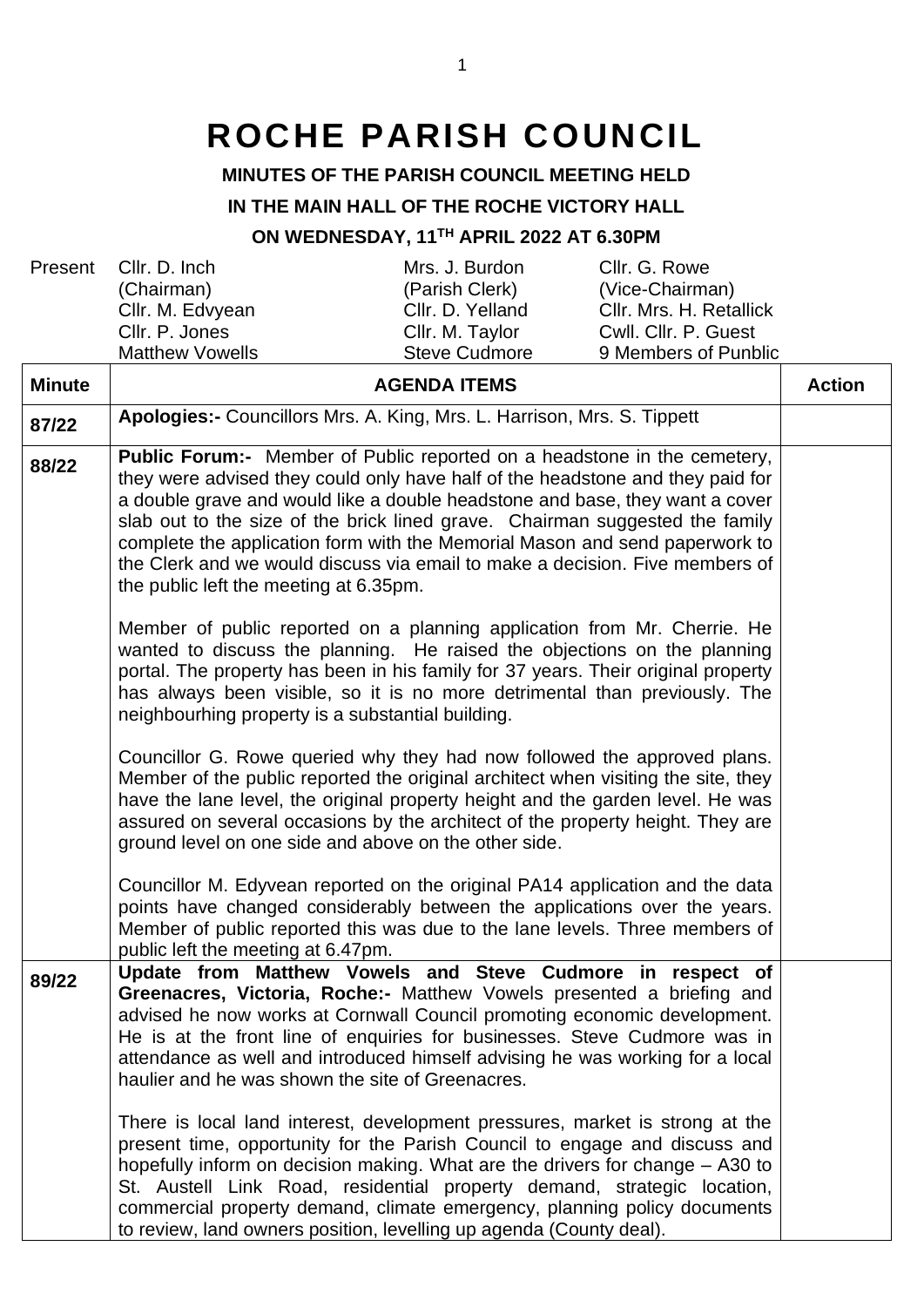|       | Area of Interest – Identification of the land showing Greenacres and some<br>surrounding land owners, there is approximately 200 acres. Demand -<br>Residential; Commercial; Community. What are the options - do nothing and<br>be subject to developer led planning process or enter into a dialogue with land<br>owners, developers and community to develop a local covenant that works for<br>all interests.                              |                                  |
|-------|------------------------------------------------------------------------------------------------------------------------------------------------------------------------------------------------------------------------------------------------------------------------------------------------------------------------------------------------------------------------------------------------------------------------------------------------|----------------------------------|
|       | Clerk requested a copy of the presentation to be emailed for Councillors who<br>were absent this evening Action: Matthew Vowells.                                                                                                                                                                                                                                                                                                              | <b>Matthew</b><br><b>Vowells</b> |
|       | Councillor M. Taylor queried the areas of who is interest. Matthew Vowells<br>reported the interest is the landowners. Matthew Vowells advised he has been<br>approached by businesses looking at developing this site.                                                                                                                                                                                                                        |                                  |
|       | Councillor G. Rowe asked whether they were developing the whole of the<br>area? Steve Cudmore advised Greenacres is around 28 acres and could be<br>developed with Richard Keast in liaison with the Parish Council. Councillor G.<br>Rowe asked whether it was the housing development that is driving forward the<br>Greenacres site as they are mentioning housing. Steve Cudmore reported<br>Richard Keast has an open mind on the matter. |                                  |
|       | Councillor P. Jones advised them that Roche has a possible 150-200 houses<br>being built and he wonders how they believe more properties are required for<br>the parish. He asked why they could not look for a brownfield site instead of<br>using this greenfield site as we would be left with no land of this type if it<br>proceeds and he asked them to look for a brownfield site.                                                      |                                  |
|       | Councillor Mrs. H. Retallick was concerned as they were talking about<br>commercial and housing on the same site.                                                                                                                                                                                                                                                                                                                              |                                  |
|       | Councillor D. Yelland asked with projects of natures where children would go to<br>school, where old people would go. Our School is already full and Doctors are<br>over-stretched.                                                                                                                                                                                                                                                            |                                  |
|       | Chairman suggested we hold a separate meeting of the Parish Council to<br>come back with a list of questions for Matthew Vowells Action: Clerk to<br>arrange.                                                                                                                                                                                                                                                                                  | <b>Clerk</b>                     |
|       | Chairman thanked Matthew Vowells and Steve Cudmore for attending the<br>meeting and presenting this evening.                                                                                                                                                                                                                                                                                                                                   |                                  |
| 90/22 | Reports of Dog Mess Issues in the Village and speakers:- Apologies<br>received from the Member of the public. Clerk suggested this matter could be<br>raised under Public Forum in the future. It was agreed to remove this item from<br>the agenda Action: Clerk.                                                                                                                                                                             | <b>Clerk</b>                     |
|       | CCTV – Cornwall Councillor P. Guest reported he had no update for this month<br><b>Action: Cornwall Councillor P. Guest.</b>                                                                                                                                                                                                                                                                                                                   | Cwll. Cllr.<br>P. Guest          |
|       | Waste Bin for Tremodrett Road - Cornwall Councillor P. Guest reported he had<br>no update for this month Action: Cornwall Councillor P. Guest.                                                                                                                                                                                                                                                                                                 | Cwll. Cllr.<br>P. Guest          |
|       |                                                                                                                                                                                                                                                                                                                                                                                                                                                |                                  |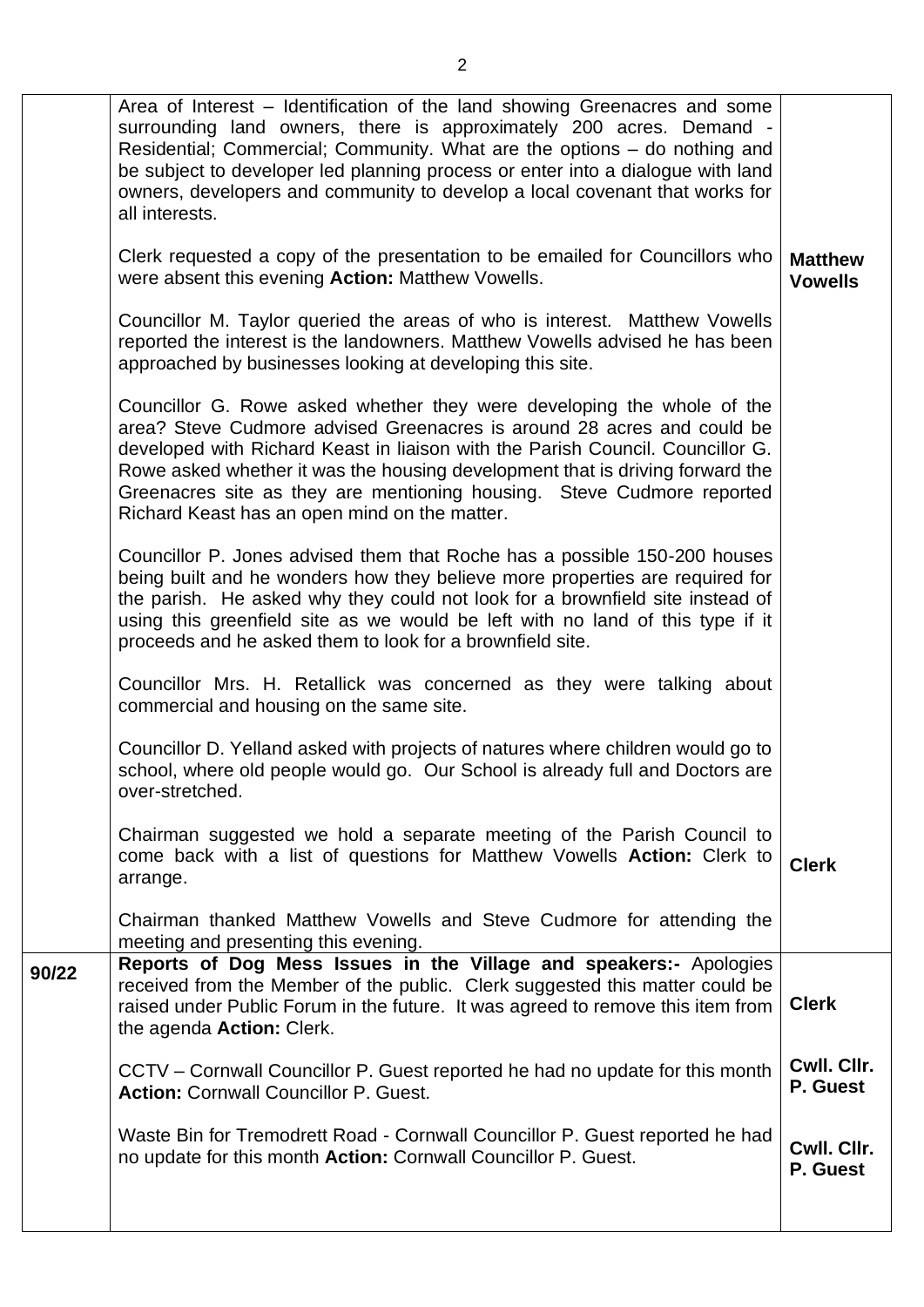|       | Emptying of Waste Bins in Old Lane – Clerk reported she had received a                    |              |
|-------|-------------------------------------------------------------------------------------------|--------------|
|       | response from Cornwall Council advising in general terms, the provisions within           |              |
|       | the street cleansing contract do not specify fixed frequencies at which litter and        |              |
|       | dog bins should be emptied by their contractor.                                           |              |
|       | Instead, the stipulation is litter and dog bins should be emptied at whatever             |              |
|       | frequency is necessary to prevent them overflowing. This allows the contractor            |              |
|       |                                                                                           |              |
|       | flexibility in resourcing to reflect demand as some areas are busier than others          |              |
|       | and to account for seasonal fluctuations etc. whilst maintaining service                  |              |
|       | standards. If anyone have concerns regarding full litter bins in a certain location       |              |
|       | they would encourage it to be reported via the Report-it pages on the Cornwall            |              |
|       | Website<br>the specific<br>Council<br>and<br>relating<br>page<br>to<br>bins<br>is.        |              |
|       | https://www.cornwall.gov.uk/rubbish-recycling-and-waste/street-                           |              |
|       | cleaning/report-an-issue-with-a-litter-bin/ By following the link and zooming in          |              |
|       |                                                                                           |              |
|       | on the provided map litter and dog bins can be seen as purple dots and                    |              |
|       | selected for reporting any issues Action: Clerk to include in the Newsletter              | <b>Clerk</b> |
|       | Report and Facebook pages.                                                                |              |
| 91/22 | Resignation of Parish Councillor:- Chairman reported that Julie Oxenham                   |              |
|       | had tendered her resignation. Clerk had contacted Cornwall Council and the                |              |
|       | initial advertisement has been put up, following this is no election is called the        | <b>Clerk</b> |
|       | Parish Council can then advertise and co-opt Action: Clerk.                               |              |
|       | Members Declaration of Interest on items raised on the Agenda/Requests                    |              |
| 92/22 | for Dispensation:- Councillor M. Edyvean delared a non-registerable interest              |              |
|       | in respect of the presentation on Greenacres this evening as he knows the                 |              |
|       |                                                                                           |              |
|       | owner of the land. Councillor D. Inch declared a non-registertable interest in            |              |
|       | item 27 on the agenda – Roche Post Office – Financial Contribution to Roche               |              |
|       | Victory Hall to assist towards cleaners wages, electric, heating oil and water.           |              |
| 93/22 | Monthly Cornwall Councillor Report:- Councillor P. Guest reported as                      |              |
|       | follows:-                                                                                 |              |
|       | Two weeks ago I spoke at the Boundary Commission England's hearing at<br>$\bullet$        |              |
|       | the Guild Hall in Exeter about the proposal to move the Roche and Bugle                   |              |
|       | electoral division into the South East Cornwall Parliamentary Constituency.               |              |
|       |                                                                                           |              |
|       | As you know along with the other 3 Clay Country Councillors, I put forward                |              |
|       | an alternative proposal for Roche and Bugle to stay in the St Austell and                 |              |
|       | Newquay Constituency and move St. Columb, St. Mawgan and St. Wenn                         |              |
|       | into North Cornwall instead. Also speaking in support of this proposal were               |              |
|       | Steve Double, Cornwall Council, S.W. Conservative party and the national                  |              |
|       | Conservative Party. Nobody spoke against, although the Green Party                        |              |
|       | spokesperson from Bristol did propose keeping Roche and Bugle and                         |              |
|       | moving Fowey, Tywardreath and Par into S.E. Cornwall instead.                             |              |
|       |                                                                                           |              |
|       | Fortunately, he spoke before I did and that gave me time to tweak my                      |              |
|       | speech and shoot his daft idea out of the water.                                          |              |
|       | I have a sent a copy of my speech and if you are interested, you can watch<br>$\bullet$   |              |
|       | it on You Tube at Boundary commission England hearings Exeter March                       |              |
|       | 21 <sup>st</sup> part 4, I am about 20 minutes in. Overall, it went well and I am quietly |              |
|       | confident that we will stay as we are.                                                    |              |
|       | I have also attached a copy of my submission regarding the Treverbyn/St.<br>$\bullet$     |              |
|       |                                                                                           |              |
|       | Austell Parish Boundary review which I hope will compliment Treverbyns                    |              |
|       | Clerks eloquent submission. I played nicely and did not use any comments                  |              |
|       | about annexing Austria or land grabs in the Ukraine.                                      |              |
|       | On the subject of Ukraine, I have been bowled over by the level of support<br>$\bullet$   |              |
|       | and donations that have left here for Eastern Europe, only last week, I took              |              |
|       | over 60 shoe boxes filled with lifes little essentials from the area to Daisy             |              |
|       | Dukes in St. Austell who will transport them over.                                        |              |
|       |                                                                                           |              |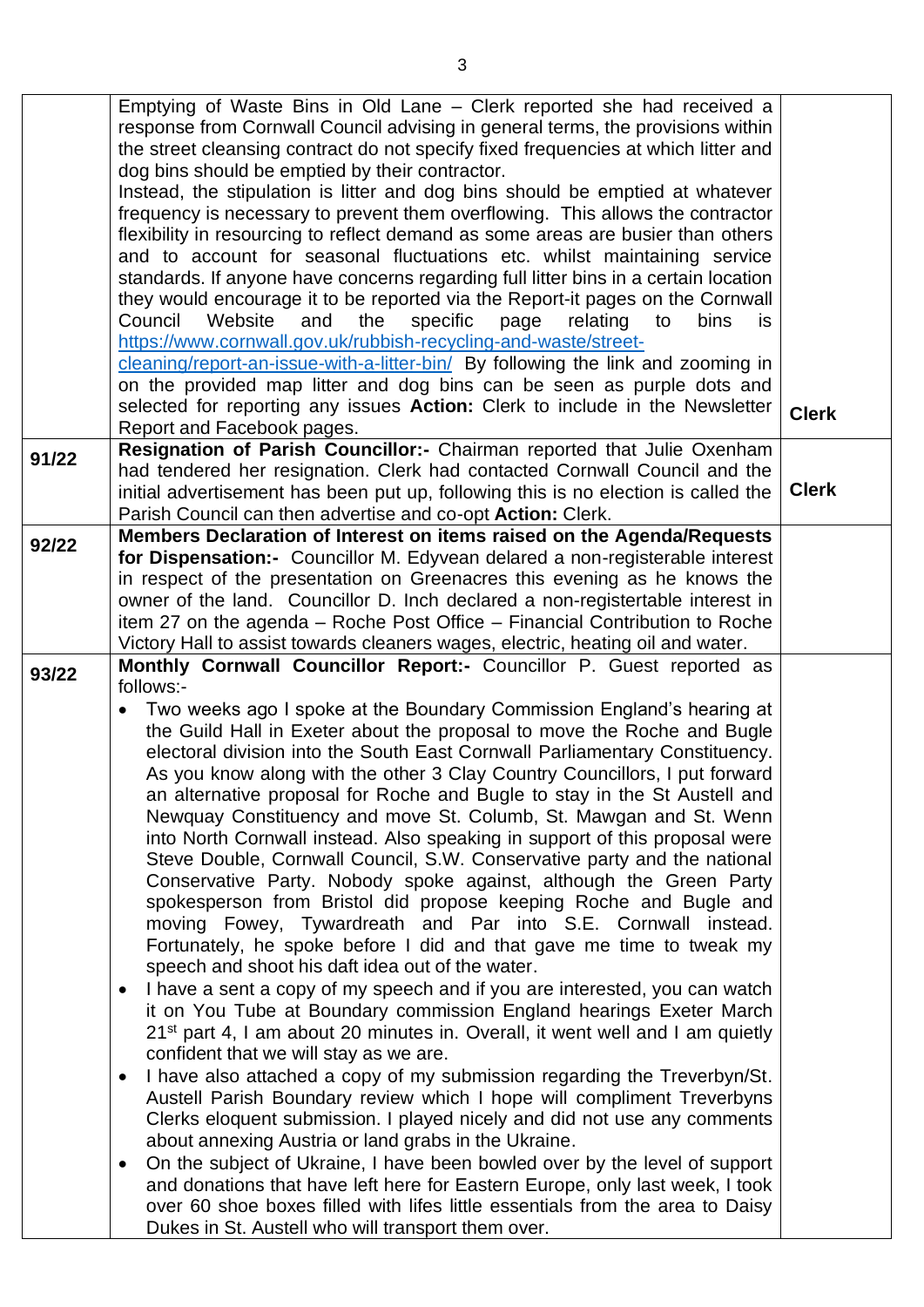|       | A couple of days before that, along with Cornwall Councillor Pauline Giles<br>at Cornwall Services we waved off the latest lorry to travel over, we did a<br>quick tally up and realised that over 100 pallets of humanitarian aid<br>donations have left for Ukraine from our area since the crisis first broke. It<br>really is heartening to see the levels of generosity within our community.<br>The process of matching up refugees with people who have offered rooms<br>$\bullet$<br>within Cornwall is a slow but necessary procedure. There has been |  |
|-------|----------------------------------------------------------------------------------------------------------------------------------------------------------------------------------------------------------------------------------------------------------------------------------------------------------------------------------------------------------------------------------------------------------------------------------------------------------------------------------------------------------------------------------------------------------------|--|
|       | frustration expressed in some quarters at the amount of time it all takes.<br>The Home Office are responsible for the issuing of visas, but Cornwall<br>Council are working all hours carrying out the necessary safeguarding<br>checks, availability of school places etc.                                                                                                                                                                                                                                                                                    |  |
|       | The redecoration/makeover of Roche Skate Park is now done. This was a<br>$\bullet$<br>project run by the Adult Education Board of Cornwall, and the students did<br>a great job. There was a write up including pictures in the St Austell Voice,<br>but, if you get a chance, go over and have a look, it is well worth it.                                                                                                                                                                                                                                   |  |
|       | There is currently a consultation going on about extending the double<br>yellow lines at the junction of Parkwoon Close and Edgecombe Road, I did<br>ask about the possible removal of the telegraph pole, but it would appear<br>that that is outside of highways remit and I would have to approach the                                                                                                                                                                                                                                                      |  |
|       | power company.<br>Along with the Chairman, I met up with Stu Wood the Forest for Cornwall<br>$\bullet$<br>Project Officer to discuss planting new trees along the length of the Roche<br>Football Pitch. Stu is going to come up with a couple of suggestions and let<br>us know about any grants or funding that may be available for this work. I<br>have also written to the Cabinet portfolio holder to see if there are any other<br>funding sources we could use.                                                                                        |  |
|       | Thanks to the efforts of both Julie Burdon our Clerk and Rachel Wakeham<br>$\bullet$<br>from Roche News, bags of wildflower seeds were distributed along with this<br>months edition of the newsletter to local residents, the stash is going down,<br>but I still have some if anyone else would like some.                                                                                                                                                                                                                                                   |  |
|       | A decision has been made to keep Porthpean Outdoor Education Centre<br>open until July $31st$ , it is hoped that by that time a new provider will have<br>been identified to take over the running of the facility from that date. I am<br>not party to the negotiations, but, I have heard on the grapevine that it is<br>looking promising.                                                                                                                                                                                                                  |  |
|       | The A30 link road project has gone quiet over the last couple of weeks, but<br>$\bullet$<br>I am assured by our MP that it is still progressing and a decision is expected<br>within the next couple of weeks.<br>Chairman thanked Cornwall Councillor P. Guest for his report this evening.                                                                                                                                                                                                                                                                   |  |
| 94/22 | Confirmation of Parish Minutes from the Monthly and Closed Meetings                                                                                                                                                                                                                                                                                                                                                                                                                                                                                            |  |
|       | held on the 9 <sup>th</sup> March 2022:- Resolved the Minutes of the Monthly and Closed<br>Meetings held on the 9 <sup>th</sup> March 2022 as circulated were confirmed as a true<br>and accurate record and to be duly signed by the Chairman (Proposed:<br>Councillor P. Jones; Seconded: Councillor D. Yelland)                                                                                                                                                                                                                                             |  |
| 95/22 | Matters Arising from the Monthly Minutes of the Meeting held on the 9th<br><b>March 2022:-</b>                                                                                                                                                                                                                                                                                                                                                                                                                                                                 |  |
|       | Page 3 Min.59/22 New Road Documentation:- Clerk reported details had<br>been received and circulated. Response from Steve Gudge today after<br>following up in respect of the project - The Key DfT Meeting is this week and<br>they would hope to have heard by next week (i.e. after Easter) whether it is:<br>deferred (to May), approved or rejected.                                                                                                                                                                                                      |  |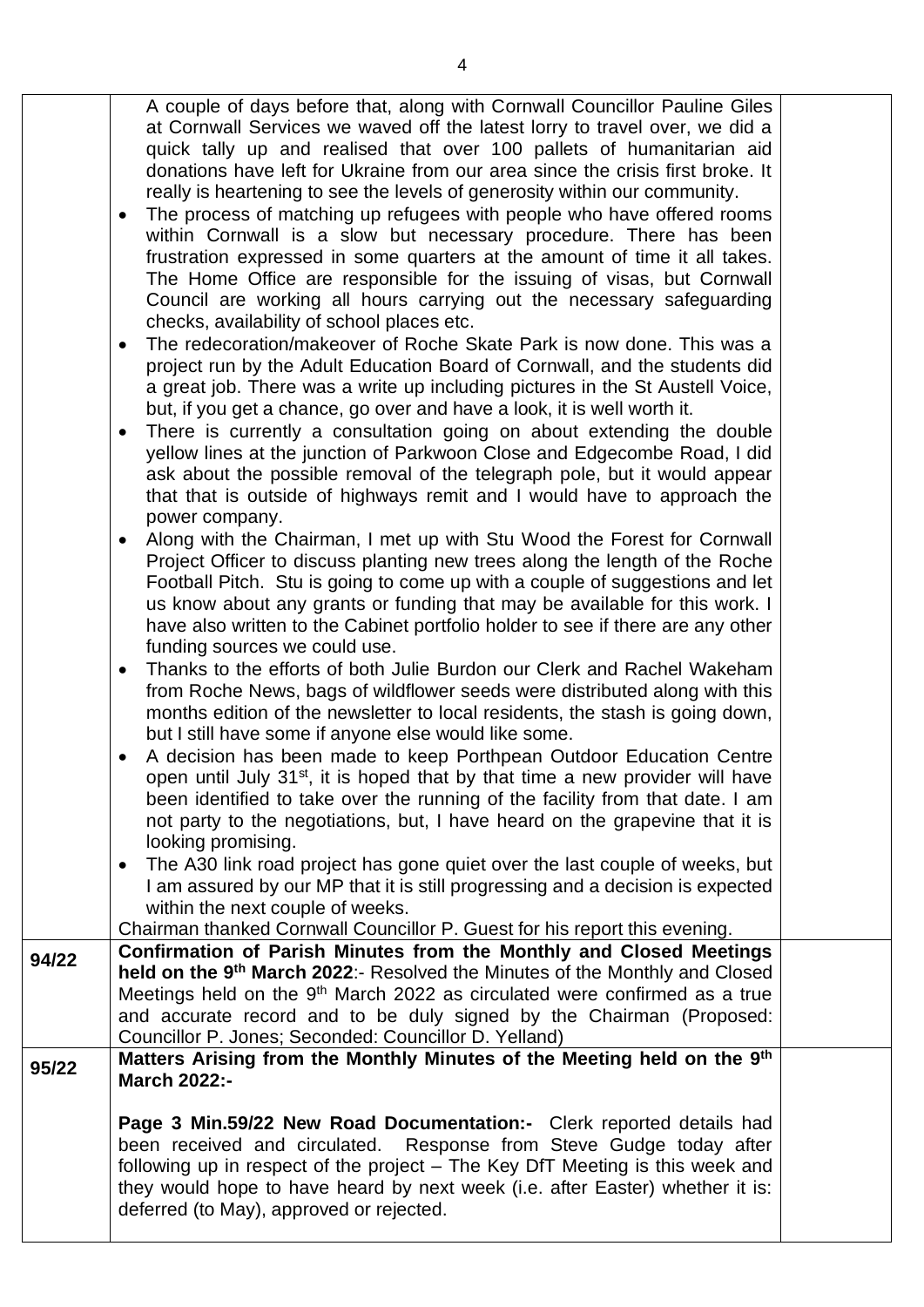|       | Page 3 Min.281/21 Remembrance Day Service for 2022:- Clerk reported a<br>response had been received from St. Gomonda's PCC advising they had<br>discussed at some length and decided to uohold the decision made in January<br>2022 not to change the time from 3.00pm to 11.00am for the same reasons<br>stated in January which still apply hence their final decision has not changed.<br>Clerk had since written to the Bishop of Truro for a response, nothing has been<br>heard to date Action: Keep Pending.<br>Councillor M. Edyvean reported Churches and the roles of Vicars are all being<br>changed before November this year and this area will only have two vicars will<br>have to cover 8 parishes. The chances of getting a Vicar for the Remembrance<br>Day Service could be difficult. It is in the third stage of negoiations. Chairman<br>suggested Members look around for a Vicar. Councillor Mrs. H. Retallick<br>suggested we speak to our Priest to see if he is happy for someone else to<br>come in. Councillor Mrs. H. Retallick would carry out some background<br>information.<br>Page 3 Min.13/22 Dumped Boat at Roche Football Club Car Park:- Clerk<br>reported the dumped boat was being removed, along with a caravan left behind<br>at Marshall Close.<br>Page 3 Min.40/22 Bearings for Arial Mobile:- Clerk reported the bearings had<br>been collected and as of last week they confirmed they were 99% complete.<br>Page 7 Min.74/22 Swallow the Anchor:- Clerk reported confirmation has<br>been received advising the personal training business does hold Public Liability<br>Insurance. The health and safety of clients is number one priority and in his<br>own interests to hold it. He wished to congratulate Roche Parish Council on | <b>Clerk</b>                 |
|-------|---------------------------------------------------------------------------------------------------------------------------------------------------------------------------------------------------------------------------------------------------------------------------------------------------------------------------------------------------------------------------------------------------------------------------------------------------------------------------------------------------------------------------------------------------------------------------------------------------------------------------------------------------------------------------------------------------------------------------------------------------------------------------------------------------------------------------------------------------------------------------------------------------------------------------------------------------------------------------------------------------------------------------------------------------------------------------------------------------------------------------------------------------------------------------------------------------------------------------------------------------------------------------------------------------------------------------------------------------------------------------------------------------------------------------------------------------------------------------------------------------------------------------------------------------------------------------------------------------------------------------------------------------------------------------------------------------------------------------------------------------------------------------------------|------------------------------|
| 96/22 | the fantastic facilities in the village, the new Skatepark improves the site<br>greatly.<br>Planning Applications/Results/Correspondence/Any Letters received for                                                                                                                                                                                                                                                                                                                                                                                                                                                                                                                                                                                                                                                                                                                                                                                                                                                                                                                                                                                                                                                                                                                                                                                                                                                                                                                                                                                                                                                                                                                                                                                                                     |                              |
|       | or against any Planning Applications:-<br><b>Planning Applications:-</b><br>PA22/02123 - Mr. Adrian Parker - Septic tank and drainage field, Higher<br>Town Barn, Tremodrett Lane, Roche - Support (Proposed: Councillor D. Inch;<br>Seconded: Councillor P. Jones)<br>PA22/02737 - Ms. C. Bennett - Proposed replacement dwelling with variation<br>of Condition 2 of Decision PA14/10722 dated 12/3/2015, Little Trerank, The<br>Lodge Access Road to Little Trerank, Roche - Object (the Parish Council do<br>not support). The latest proposal, whist concentrating on reducing the<br>ridge height, fails to address the associated eaves height also specifically<br>referred to by the Planning Inspector during his appeal dismissal. The<br>opinion of the Planning Inspector was very clear and should be enforced<br>as a whole. Simply reducing the ridge height will not address the<br>overbearing presence on the neighbour - and the changes will in fact<br>create a squat appearance leaving the property even less in keeping with<br>its neighbours. The fact is that the Inspector made a very clear ruling with<br>which the Parish Council agree, and the outcome should be enforced -<br>the difference in eaves height from the approved plan is very significant<br>and clearly detrimental, as the Appeal Inspector concluded (Proposed:<br>Councillor P. Jones; Seconded: Councillor Mrs. H. Retallick)                                                                                                                                                                                                                                                                                                                                                   | <b>Clerk</b><br><b>Clerk</b> |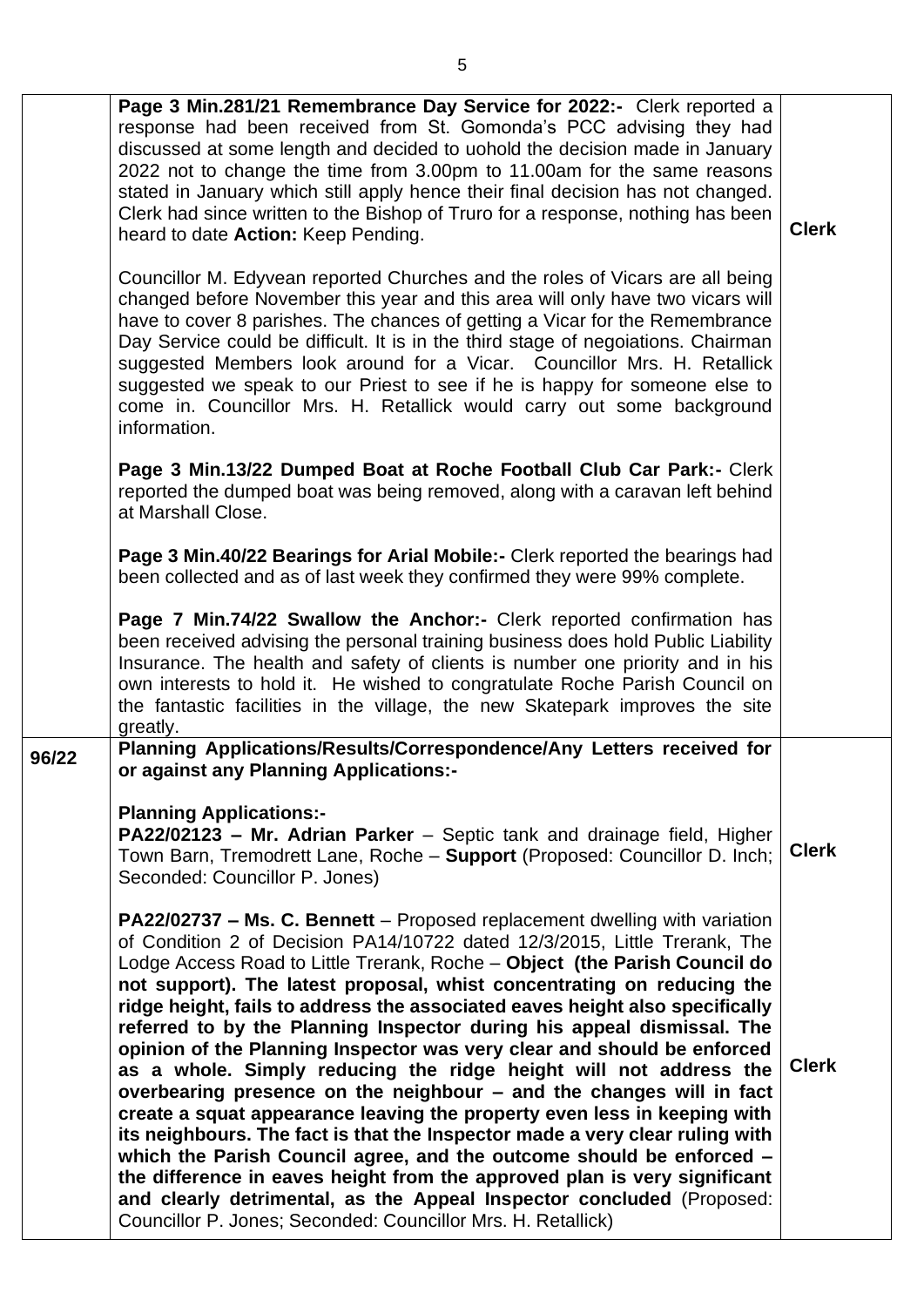**PA22/02827 – Mr. Simon Horton** – Demolition of existing sunroom and construction of single storey extension to existing dwelling, Tregraille, 26 Tremodrett Road, Roche – **Support** (Proposed: Councillor G. Rowe; Seconded: Councillor D. Yelland) Chairman declared a non-pecuniary interest in respect of the following planning application but it was noted this is not in Roche Parish:- **Clerk**

**PA22/02595 – Kev & Sue Gilbert** – Non-material amendment in relation to Decision Notice PA21/08804: The exterior finish from grey sine wave metal to natural granite stone cladding. The colour of the windows and doors from grey to green. The size of the two windows as seen in the North West Elevation. The single pitch roof to an asymmetric pitch roof and add two more roof lights. Interior floor plan, Lower Harros Farm, Access to Lower Harros Farm, Roche.

### **Planning Results Received**:-

**PA22/00416 – Mr. Alun Kitts** – Proposed replacement garage without compliance with Condition 2 of Decision Notice PA18/02632 dated 16/5/2018, Sunny Corner, Rosemellyn, Roche – **Approved**

**PA22/01593 – Mr. Adrian Pack** – Non-material amendment in relation to Decision Notice PA21/06155 dated 26/8/2021 for additional material to be used. Concrete fibre cladding below render. Minor amendments to windows/doors as noted on drawing, 5 Trezaise Close, Roche – **Approved**

**PA21/07131 – Mr. D'Agostino & Ms. Chasey** – Renovation of Brynn Mill and attached cottage with small design change and amendments to design of separate new dwelling (enabling development) approved under PA15/11460, Brynn Mill, Road from Demelza Road to Brynn Mill, Roche – **Withdrawn**

**PA21/07131 – Mr. D'Agostino & Ms. Chasey** – Listed Building Consent for the renovation of Brynn Mill and attached cottage with small design change and amendments to design of separate new dwelling (enabling development) approved under PA15/11460, Brynn Mill, Road from Demelza Road to Brynn Mill, Roche - **Withdrawn**

**Planning Correspondence Received:-** Cornwall Council – Response received advising Cornwall Council Planning had looked a the site and planning history and notice that when planning consent for the original totem signs was submitted the Parish Council supported the proposal and the Highways Agency had no objection. The current application is just adding the Greggs sign to the existing totem. A refusal of this application would, therefore, be difficult to defent at appeal given this information.

**97/22 Monthly Accounts for Approval (Including Membership to Cornwall Association of Local Councils in the sum of £1,014.31 plus vat):-** It was proposed that the Council approve the accounts for payments as listed below up to the 31st March 2022 as circulated on schedule (Proposed: Councillor M. Edyvean; Seconded: Councillor P. Jones)

| Crystal Clear Limited - Bus Shelter Clean |                | £68,00   March 2022      |
|-------------------------------------------|----------------|--------------------------|
| <b>Wicksteed Leisure Limited</b>          |                | £146.02   Bearings/Parts |
| Duchy Cemetery's Limited - Interment      | £475.00   King |                          |
| Duchy Cemetery's Limited - Interment      | £475.00   Kent |                          |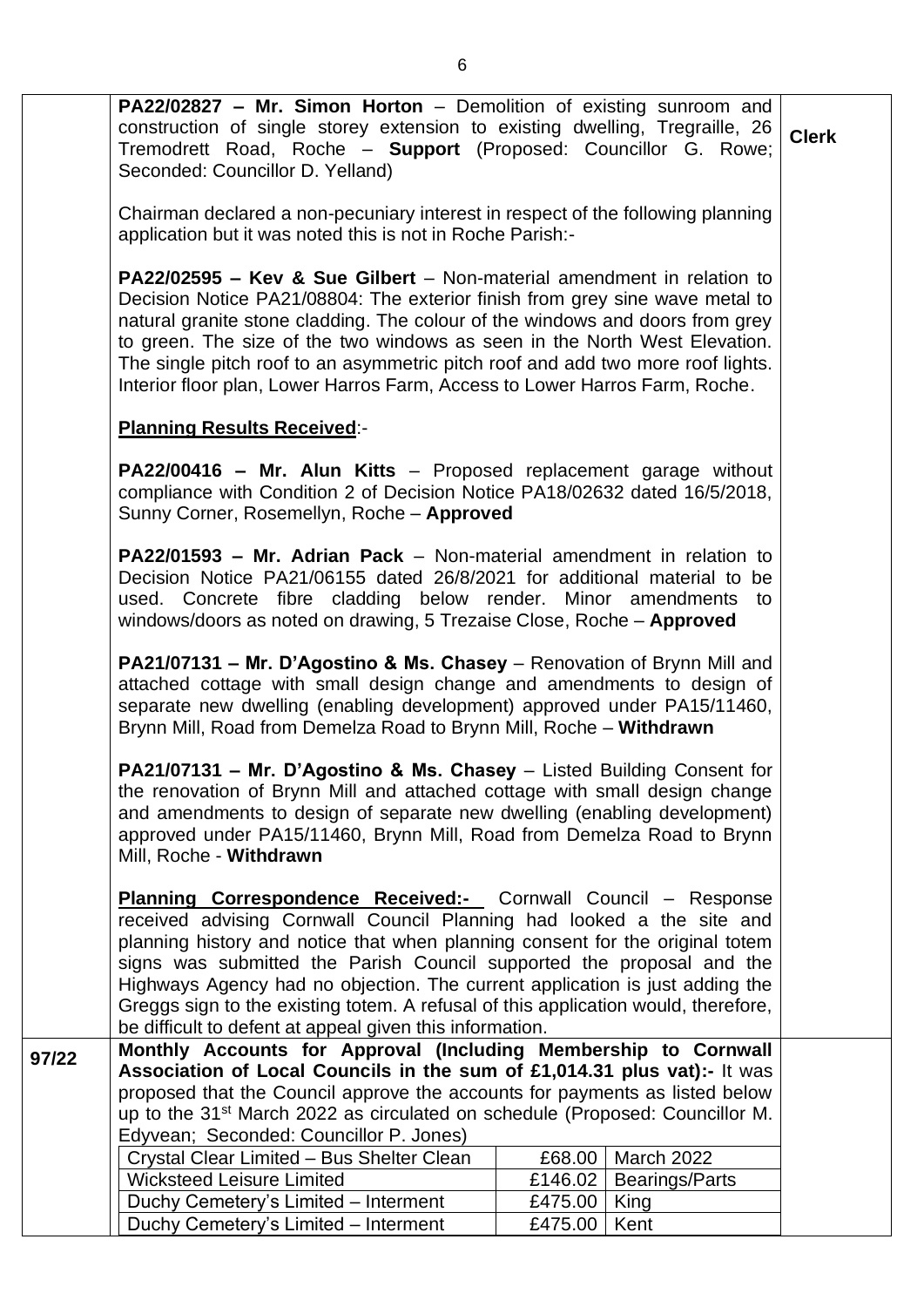|       | DMC IT - Website Updating                                                                                                                                         | £25.00           | <b>March 2022</b>          |              |
|-------|-------------------------------------------------------------------------------------------------------------------------------------------------------------------|------------------|----------------------------|--------------|
|       | AJH Services - Toilet Cleaning                                                                                                                                    | £403.93          | March 2022                 | <b>Clerk</b> |
|       | South West Water                                                                                                                                                  |                  | £608.29   17/12/21-14/3/22 |              |
|       | British Gas - Electric for Toilets                                                                                                                                | £34.37           | 5/2/22-4/3/22              |              |
|       | Crystal Clear Limited - Waste Bins                                                                                                                                | £640.00          | <b>March 2022</b>          |              |
|       | Duchy Cemetery's Limited - Interment                                                                                                                              | £475.00          | Hawkey                     |              |
|       | <b>Cornwall Waste Solutions - Bins</b>                                                                                                                            | £142.20          | <b>March 2022</b>          |              |
|       | <b>Receipt: Cornwall Council - Interest</b>                                                                                                                       | £63.53           | <b>March 2022</b>          |              |
|       | Receipt: Lloyds Bank - Interest                                                                                                                                   | £0.08            | March 2022                 |              |
|       | <b>Receipt: Paul Bourton Funeral Directors</b>                                                                                                                    | £857.00          | King                       |              |
|       | <b>Receipt: Personal Choice Funerals</b>                                                                                                                          | £960./00         | Goudge                     |              |
|       | <b>Receipt: Ken Newcombe Dignity Funerals</b>                                                                                                                     | £1,580.00        | Kent                       |              |
|       | <b>Receipt: Drew Memorials</b>                                                                                                                                    | £196.00          | Ames                       |              |
|       | Receipt: Sanderson & Company                                                                                                                                      |                  | £565.00   Hawkey           |              |
|       | <b>Receipt: Mr. Mark Kestle</b>                                                                                                                                   | £306.00   Kestle |                            |              |
|       | <b>Receipt: Larcombes Memorials</b>                                                                                                                               |                  | £428.00 Gregory & Venner   |              |
|       | It was proposed that the Council approve the accounts for payments as listed                                                                                      |                  |                            |              |
|       | below for April 2022 as circulated on schedule (Proposed: Councillor M.                                                                                           |                  |                            |              |
|       | Edyvean; Seconded: Councillor P. Jones)                                                                                                                           |                  |                            |              |
|       | Salaries, Pensions, National Insurance,                                                                                                                           | £2,460.27        | April 2022                 |              |
|       | Income Tax and Expenses                                                                                                                                           |                  |                            | <b>Clerk</b> |
|       | Roche Victory Hall - Hire Hall                                                                                                                                    |                  | £25.00 April 2022          |              |
|       | EDF Energy - Street Lighting                                                                                                                                      | £64.20           | 1/1/22-31/3/22             |              |
|       | Crystal Clear Limited - Bus Shelter Clean                                                                                                                         | £68.00           | April 2022                 |              |
|       | Receipt: Cornwall Council - Precept/CTS                                                                                                                           | £77,873.06       | April 2022                 |              |
|       | Receipt: Lloyds Bank - Interest                                                                                                                                   |                  |                            |              |
|       | Membership to Cornwall Association of Local Councils in the sum of<br>£1,014.31 plus vat:- It was resolved to renew annual membership (Proposed:                  |                  |                            |              |
|       | Councillor M. Edyvean; Seconded: Councillor P. Jones) Action: Clerk.                                                                                              |                  |                            | <b>Clerk</b> |
|       |                                                                                                                                                                   |                  |                            |              |
| 98/22 | Matters (Including any applications for memorials<br><b>Cemetery</b>                                                                                              |                  | or                         |              |
|       | <b>inscriptions):-</b> Application received from Drew Memorials for Memorial and<br>Kerbsets for the late Helga Ames for March 2022. It was resolved to accept as |                  |                            |              |
|       | per our Rules and Regulations, Clerk had confirmed sizes were accurate as                                                                                         |                  |                            |              |
|       | per email circulated prior to the April Meeting (Proposed: Councillor G. Rowe;                                                                                    |                  |                            |              |
|       | Seconded: Councillor D. Yelland) Action: Clerk.                                                                                                                   |                  |                            | <b>Clerk</b> |
|       |                                                                                                                                                                   |                  |                            |              |
|       | Application received from Larcombes Memorials for Cremation Plaque for the                                                                                        |                  |                            |              |
|       | late Gordon and Sylvia Venner for March 2022. It was resolved to accept as                                                                                        |                  |                            |              |
|       | per our Rules and Regulations, Clerk confirmed sizes were accurate as per                                                                                         |                  |                            |              |
|       | email circulated prior to the April Meeting (Proposed: Councillor G. Rowe;                                                                                        |                  |                            |              |
|       | Seconded: Councillor D. Yelland) Action: Clerk.                                                                                                                   |                  |                            | <b>Clerk</b> |
|       |                                                                                                                                                                   |                  |                            |              |
|       | Gates to the Cemetery – Clerk reported a quote had been received and                                                                                              |                  |                            |              |
|       | circulated to Councillors from the Contractor but was only valid for a week in                                                                                    |                  |                            |              |
|       | the sum of £2,000.00 plus vat. It was resolved to leave pending for the time                                                                                      |                  |                            |              |
|       | being.                                                                                                                                                            |                  |                            |              |
|       |                                                                                                                                                                   |                  |                            |              |
|       | Benches in Cemetery – Clerk reported this matter was outstanding and she                                                                                          |                  |                            |              |
|       | was waiting to hear from the family and would now follow up again Action:                                                                                         |                  |                            | <b>Clerk</b> |
|       |                                                                                                                                                                   |                  |                            |              |
|       | Clerk.                                                                                                                                                            |                  |                            |              |
|       |                                                                                                                                                                   |                  |                            |              |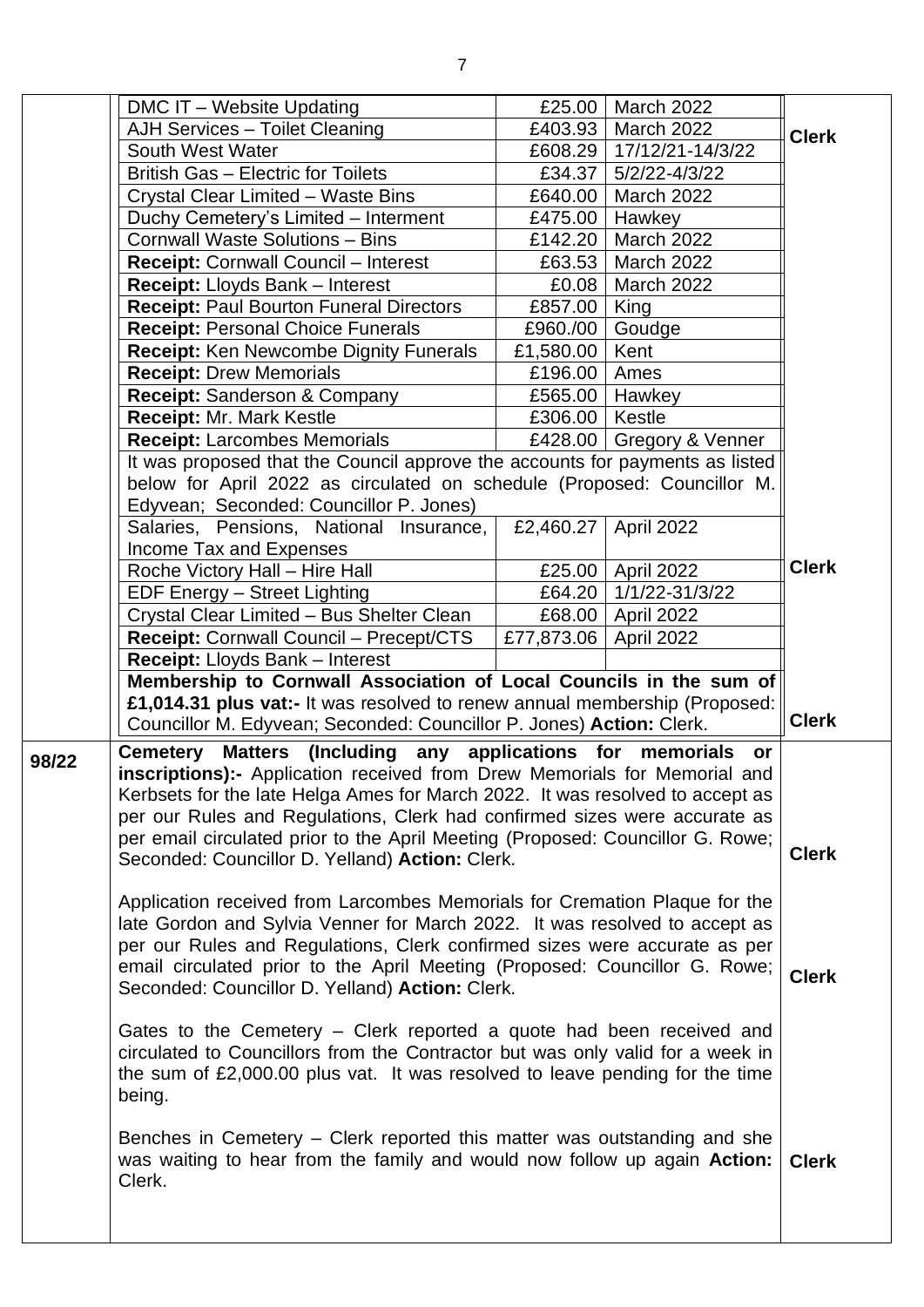|        | Clerk reported the Cemetery layout drawings had been received and she felt<br>there needed to be a couple or so amendments so it tied in with the opposite<br>side for numbering and our current plans, so as not to mess numbering up.<br>There appeared to also be a plan of the new cremated remains garden<br>missing. She had now heard back from the Contractor and he would be happy<br>to meet in the evening Action: Clerk.<br>Burial Fees for Approval effective from the 1 <sup>st</sup> April 2022:- Chairman and                                                                                           | <b>Clerk</b>                      |
|--------|-------------------------------------------------------------------------------------------------------------------------------------------------------------------------------------------------------------------------------------------------------------------------------------------------------------------------------------------------------------------------------------------------------------------------------------------------------------------------------------------------------------------------------------------------------------------------------------------------------------------------|-----------------------------------|
|        | Clerk reported the fees have been reviewed since the last meeting as we were<br>to bench marked against Cornwall Council going forward, this has been<br>circulated and reviewed from the last meeting with the Chairman, Clerk and<br>Councillor Mrs. A. King and duly circulated with proposals to be effective from<br>the 1 <sup>st</sup> April 2022 arriving at our own figures. It was resolved to accept the fees<br>as circulated for this evening (Proposed: Councillor G. Rowe; Seconded:<br>Councillor D. Yelland) Action: Clerk.                                                                            | <b>Clerk</b>                      |
| 99/22  | Minor Repairs/Works in the Parish that may arise:- None.                                                                                                                                                                                                                                                                                                                                                                                                                                                                                                                                                                |                                   |
| 100/22 | Playing Fields and Hardcourt Area, including Skateboard Park:-<br>Councillor M. Edyvean reported on monthly inspections and repairs that have<br>been carried out. He wants to some top soil to fill up where the moles have<br>been. There are also some trip areas in the small childrens area, Chairman<br>would arrange for the Contractor to take a look.                                                                                                                                                                                                                                                          |                                   |
|        | Skatepark – Councillor D. Yelland reported there is still paint on the tarmac,<br>which is a shame.                                                                                                                                                                                                                                                                                                                                                                                                                                                                                                                     |                                   |
| 101/22 | Roche Public Conveniences/Bus Shelters:- Chairman reported ladies who<br>carried painting out on the Skatepark would possibly like to carry out another<br>project in the village. Perhaps paint a picture up and tell a story in a couple of<br>bus shelters. It was suggested about putting up someone historic. It was<br>suggested including something in the newsletter and Facebook asking for<br>something on the painters idea Action: Clerk. Cornwall Councillor P. Guest to<br>email Molly and copy in the Chairman and Clerk requesting some information<br>to include in the Newsletter and Facebook pages. | Clerk/<br>Cwll. Cllr.<br>P. Guest |
| 102/22 | Footpath Signs/Matters:- No update.                                                                                                                                                                                                                                                                                                                                                                                                                                                                                                                                                                                     |                                   |
| 103/22 | Update on Duck Pond:- Clerk reported this is still the same as last month<br>when the Solicitors had advised that due to the Land Registry experiencing<br>significant backlogs, the registration is still pending, awaiting processing. They<br>are quoting a completion date of 27 <sup>th</sup> April 2022 and they will let us know as<br>soon as they hear further from them Action: Keep Pending.                                                                                                                                                                                                                 | <b>Clerk</b>                      |
| 104/22 | Update on Youth Club for Roche:- Cornwall Councillor P. Guest had no<br>update.                                                                                                                                                                                                                                                                                                                                                                                                                                                                                                                                         |                                   |
| 105/22 | HM The Queen's Platinum Jubilee - Wildflower Planting:- Clerk reported<br>that the seeds had been distributed by the magazine distributors.                                                                                                                                                                                                                                                                                                                                                                                                                                                                             |                                   |
|        | Clerk reported she had sent 2-3 messages regarding the flags to be put up by<br>the Pantomime Committee but had not heard back. She would follow up again<br><b>Action: Clerk.</b>                                                                                                                                                                                                                                                                                                                                                                                                                                      | <b>Clerk</b>                      |
|        | Planting of Trees as part of the Jubilee Project – Chairman reported after<br>discussion with Stuart Wood of Cornwall Council, we would like to plant the<br>hedge on the outside of the Football Field and along the back.                                                                                                                                                                                                                                                                                                                                                                                             |                                   |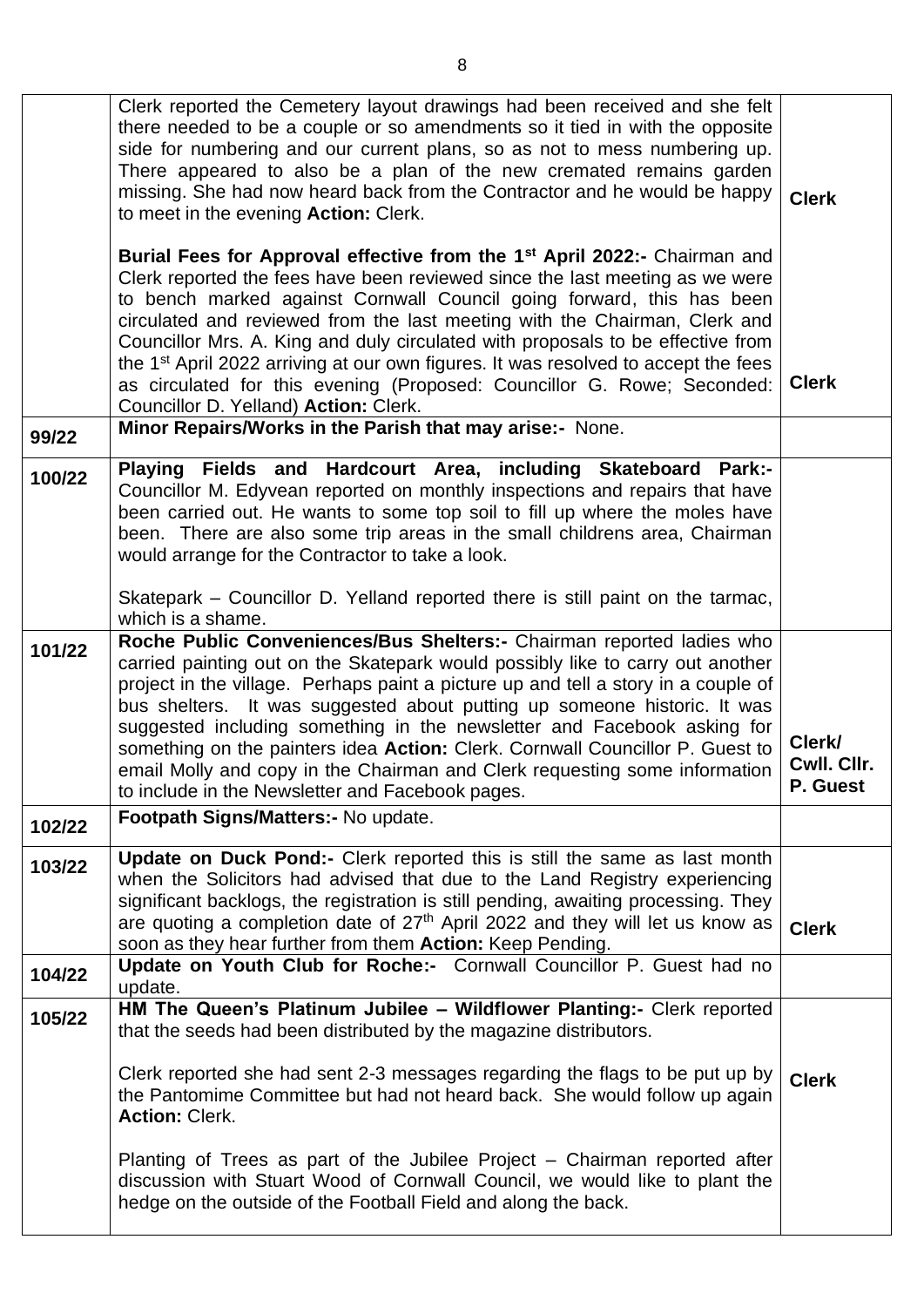|        | Also replacing trees that have been removed on the Cricket Pitch boundary<br>hedge, adjacent to Bugle Road. We are hoping to do this project to be known<br>as the Jubilee Project. It was resolved this was an excellent project and legacy<br>for the village (Proposed: Councillor Mrs. H. Retallick; Seconded: Councillor D.<br>Yelland) Action: Clerk to include on the next agenda.                                                                                                                                                                                                                                                                                                                                                                                                                                             | <b>Clerk</b>            |  |
|--------|---------------------------------------------------------------------------------------------------------------------------------------------------------------------------------------------------------------------------------------------------------------------------------------------------------------------------------------------------------------------------------------------------------------------------------------------------------------------------------------------------------------------------------------------------------------------------------------------------------------------------------------------------------------------------------------------------------------------------------------------------------------------------------------------------------------------------------------|-------------------------|--|
| 106/22 | Screen to be installed for use by the Parish Council for Meetings and<br>other organisations:- Chairman reported he would investigate for the next<br>meeting Action: Clerk.                                                                                                                                                                                                                                                                                                                                                                                                                                                                                                                                                                                                                                                          | <b>Clerk</b>            |  |
| 107/22 | Village Regeneration Works/Working Party for the Village:- Next Litter Pick<br>will be the first Sunday of the month - $8th$ May; 3 <sup>rd</sup> July; 4 <sup>th</sup> September; 6 <sup>th</sup><br>November 2022.                                                                                                                                                                                                                                                                                                                                                                                                                                                                                                                                                                                                                  |                         |  |
| 108/22 | Update on Double Yellow Lines at Tregarrick Road, Roche:- Clerk reported<br>it is looking likely that Cormac will be going out to consultation for this towards<br><b>Clerk</b><br>the end of April and will inform the Parish Council when they have a firm date<br>Action: Keep Pending.                                                                                                                                                                                                                                                                                                                                                                                                                                                                                                                                            |                         |  |
|        | Contribution from Old Poachers Site – Clerk reported a response had been<br>received noting they had discussed making a contribution for the use of the car<br>park but they have not had to utilise this facility. This however, does not mean<br>that they do not want to help with a contribution that will help with the local<br>community. They are hoping to have the project completed in the early part of<br>the summer so would ask that the Parish Council wait until the then as they are<br>having to finance the project so any donations at present would be subject to<br>interest for them Action: Keep Pending and Clerk to follow up around<br>June/July 2022.                                                                                                                                                    | <b>Clerk</b>            |  |
| 109/22 | Vision Zero South West - Successful Grant Application - Next Steps -<br>Updated information received:- Clerk reported an email had been received<br>from Vision Zero South West noting they had not heard further and wanted to<br>know if the Parish Council wished to progress with the scheme. They are<br>unable to release any grant until Rachael Tatlow of Cormac is able to review<br>the intended locations and agree that they are safe to operate from. A further<br>email was received from Vision Zero South West asking if the Parish Council<br>have deciced to go with a fully operated/maintained 4 year package through<br>Cornwall Council's supplier where this would be rotated between locations in<br>the Parish (up to 8 allowed for) <b>Action:</b> Clerk to follow up what the cost is for<br>this package. | <b>Clerk</b>            |  |
|        | Clerk reported she had also followed up with Imerys to possibly match fund<br>and a response had been received advising this is something that they are<br>securing through a planning condition with the Council at the moment. Their<br>respective legal teams are working on it and they should be able to update in<br>the next couple of weeks <b>Action:</b> Keep Pending.                                                                                                                                                                                                                                                                                                                                                                                                                                                      | <b>Clerk</b>            |  |
| 110/22 | New Estate for Tregothnan Estates including Section 106 Funding and<br>Play Area Discussion:- Chairman reported there is no update received to<br>discuss Action: Cornwall Councillor P. Guest to follow up.                                                                                                                                                                                                                                                                                                                                                                                                                                                                                                                                                                                                                          | Cwll. Cllr.<br>P. Guest |  |
| 111/22 | Tree Safety Surveys:- Clerk reported on response from CALC as follows - The<br>frequency of tree surveys will depend on a number of things, not least the<br>weather. NALC has recently advised that in light of the significant storms of a<br>few weeks ago, Councils should consider what level of tree inspection is<br>required. They do not hold any information on the minimum standards of the<br>timetable for tree surveys but their understanding of risk management is that it<br>will in part depend on a number of factors including:-                                                                                                                                                                                                                                                                                  |                         |  |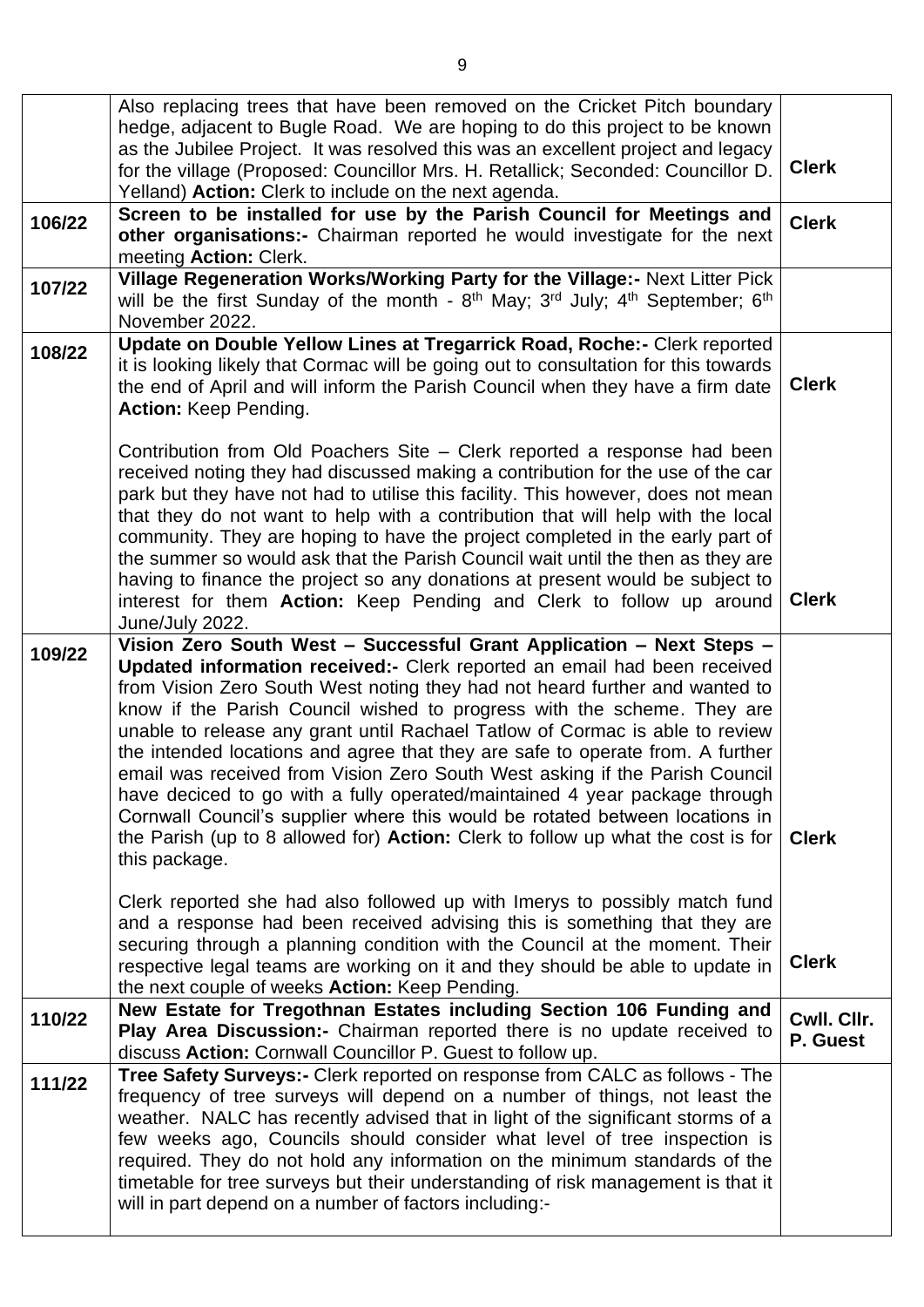|        | • Siting of trees - play areas, street trees, boundary trees, hedgerow<br>trees, churchyard/allotments                                                              |                    |
|--------|---------------------------------------------------------------------------------------------------------------------------------------------------------------------|--------------------|
|        | Types and ages of tree                                                                                                                                              |                    |
|        | Insurance<br>The Management of the risk from falling trees or branches (hse.gov.uk) has                                                                             |                    |
|        | provided some guidance including a simple assessment template which may                                                                                             |                    |
|        | be of interest. It was resolved to ask them to survey what we are responsible for<br>and request a cost for this and Chairman to liaise and this will depend on how |                    |
|        | often we carry out the inspections (Proposed: Councillor D. Inch; Seconded:                                                                                         | Clerk/<br>Chairman |
|        | Councillor Mrs. H. Retallick) Action: Clerk/Chairman.                                                                                                               |                    |
| 112/22 | Cornwall Legal Service Level Agreement for 2022/2023:- It was resolved to                                                                                           | <b>Clerk</b>       |
|        | accept (Proposed: Councillor M. Edyvean; Seconded: Councillor Mrs. H.<br>Retallick) Action: Clerk.                                                                  |                    |
|        | Councillor D. Inch declared a non-registerable interest in respect of the<br>following item:-                                                                       |                    |
| 113/22 | Roche Post Office - Financial Contribution to Roche Victory Hall to assist                                                                                          |                    |
|        | towards cleaners wages, electric, heating oil and hot water:- It was<br>resolved the Parish Council supports this worthwhile case and to donate the                 |                    |
|        | sum of £20.00 per week, to be invoiced monthly $-$ Clerk to arrange and to be                                                                                       |                    |
|        | reviewed in 12 months time and in the future to include on the precept, as we                                                                                       |                    |
|        | would not like to lose this service in the village (Proposed: Councillor M. Taylor;                                                                                 | <b>Clerk</b>       |
|        | Seconded: Councillor M. Edyvean) Action: Clerk.                                                                                                                     |                    |
| 114/22 | Defibrillator for Roche Victory Hall - Requst for the Parish Council to pay<br>ongoing annual monitoring fee:- It was resolved to keep on the agenda for            |                    |
|        | next month and establish costs for monitoring and the actual unit Action:                                                                                           | <b>Clerk</b>       |
|        | Clerk.                                                                                                                                                              |                    |
|        |                                                                                                                                                                     |                    |
|        | It was agreed to send a letter to the Secretary of Doctors Surgery to ask is                                                                                        |                    |
|        | there any opportunity of having defib put o outside wall and if not would you be<br>willing to help fund another one Action: Clerk.                                 | <b>Clerk</b>       |
| 115/22 | Purchase of Table Seat Bench for Playing Field:- It was resolved to leave in                                                                                        | <b>Clerk</b>       |
|        | abeyance for the time being and remove the from the agenda Action: Clerk.                                                                                           |                    |
| 116/22 | Registration of Land at Roche Football Club owned by the Parish                                                                                                     |                    |
|        | <b>Council:-</b> It was resolved to send paperwork back including entrance to the car                                                                               | <b>Clerk</b>       |
|        | park and add a figure of £90,000 (Proposed: Councillor G. Rowe; Seconded:<br>Councillor M. Edyvean) Action: Clerk.                                                  |                    |
| 117/22 | Discussion on Allotments for Roche:- Email received asking whether the                                                                                              |                    |
|        | Parish Council owns any land that could be turned into allotments. The nearest                                                                                      |                    |
|        | ones to Roche are for their villages only. They believe it would be ideal for the                                                                                   |                    |
|        | village and also brng some money in if the land is not used for anything else.<br>They asked the Committee to consider. Councillor M. Edyvean reported he           |                    |
|        | went on a course in respect of allotments several years ago. We investigated                                                                                        |                    |
|        | allotments in the Parish and unfortunately there is not enough money in and it                                                                                      |                    |
|        | needs someone in charge of the area volunteering, there would need to be                                                                                            |                    |
|        | toilets and water supply to the whole site. There are pros and cons on all                                                                                          |                    |
|        | levels. Management of the site was the main problem.                                                                                                                |                    |
|        | Councillor Mrs. H. Retallick suggested a community garden/orchard/space for                                                                                         |                    |
|        | all to use. Unfortunately land was the problem as the Parish Council has no                                                                                         |                    |
|        | available land.                                                                                                                                                     |                    |
|        |                                                                                                                                                                     |                    |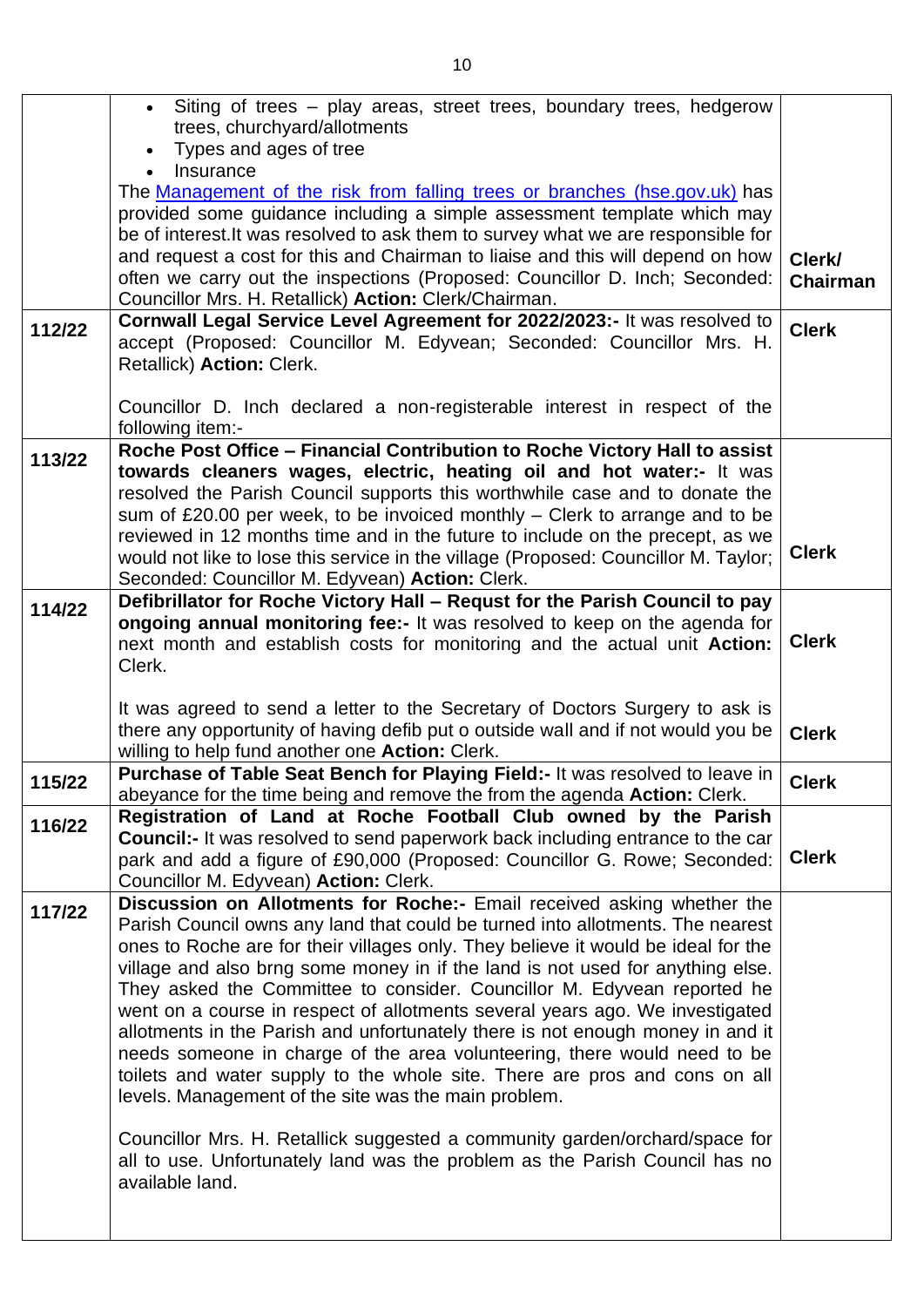|        | Councillor G. Rowe suggested the possibility of someone who could not<br>manage their garden to allow someone else to use it to grown vegetables, i.e.                                          |                         |
|--------|-------------------------------------------------------------------------------------------------------------------------------------------------------------------------------------------------|-------------------------|
|        | Share a Garden.                                                                                                                                                                                 |                         |
|        | It was agreed to keep on the next agenda for discussion <b>Action:</b> Clerk.                                                                                                                   | <b>Clerk</b>            |
|        | Action: Land up by Dukes Court – Cornwall Councillor P. Guest to follow up<br>ownership.                                                                                                        | Cwll. Cllr.<br>P. Guest |
| 118/22 | Roche Football Club Car Park:- Chairman requested this item to be<br>discussed under closed session this evening.                                                                               |                         |
| 119/22 | Approval of Updated Asset Register:- It was resolved to approve the<br>updated Asset Register as circulated (Proposed: Councillor M. Edyvean;<br>Seconded: Councillor M. Taylor) Action: Clerk. | <b>Clerk</b>            |
| 120/22 | Articles for Parish Council Website/Newsletter:- It was resolved to include<br>information from the meeting tonight for a report in the newsletter <b>Action:</b><br>Clerk.                     | <b>Clerk</b>            |
| 121/22 | Correspondence - Clerk listed correspondence and actions required:-<br>1. Cornwall Council – Town & Parish Council Newsletter – 11 <sup>th</sup> March; 8 <sup>th</sup> April<br>2022           |                         |
|        | 2. CALC - Presentation by Nature Recovery Team<br>3. Cornwall Council - Revised allocation of Community Link Officers to<br><b>Community Network Areas</b>                                      |                         |
|        | 4. Cornwall Council – China Clay Community Network Panel – Monday 11th<br>April 2022                                                                                                            |                         |
|        | 5. CALC - Upcoming NALC Online Events<br>6. Great Western Railway – GWR Night Riveria returns to full service                                                                                   |                         |
|        | 7. Gallagher Insurance - Community Matters Newsletter<br>8. CALC - Cornwall Council: Homes for Ukraine Information                                                                              |                         |
|        | 9. CALC - Cornwall Community Governance Review<br>10. Cornwall Community Land Trust - Webinar Invite - How to Build Affordable<br>Homes and Combat the Climate Emergency                        |                         |
|        | 11. Cornwall Council - The Platinum Jubilee Parage - 12.30pm - Truro on<br>Thursday the $2nd$ June 2022                                                                                         |                         |
|        | 12. Cornwall Council - China Clay Community Network Panel Meeting Monday<br>11 <sup>th</sup> April 2022 at 7.00pm via MS Teams                                                                  |                         |
|        | 13. Cornwall Area of Outstanding Natural Beauty - Consultation: Government<br>response to the Glover Landscapes Review                                                                          |                         |
|        | 14. Cornwall Council – Cornish Language – (a) new development and (b)<br><b>Platinum Jubilee</b>                                                                                                |                         |
|        | 15. Cornwall Council - Made Neighbourhood Development Plans<br>16. CALC - News Round-Up                                                                                                         |                         |
|        | 17. Ocean Housing - Newsletter 2022<br>18. CALC – Public Notice of Council Meetings and Clear Days required                                                                                     |                         |
|        | 19. Cornwall Council Pensions - April 2022 Employer Newsletter<br>20. Tregothnan Estate Office - Passing of George Hugh Boscawen                                                                |                         |
|        | 21. Elan City – Road Safety and Urban Communication Solutions<br>22. Cornwall Council - Imerys Woodland Creation Planning Grant - Dubbers                                                       |                         |
| 122/22 | Mica Dam, Old Pound, Nanpean<br>To arrange any Sub-Committee Meetings required:- Greenacres Meeting -                                                                                           | <b>Clerk</b>            |
|        | Clerk to obtain a selection of dates for the Roche Victory Hall Main Hall Action:<br>Clerk.                                                                                                     |                         |